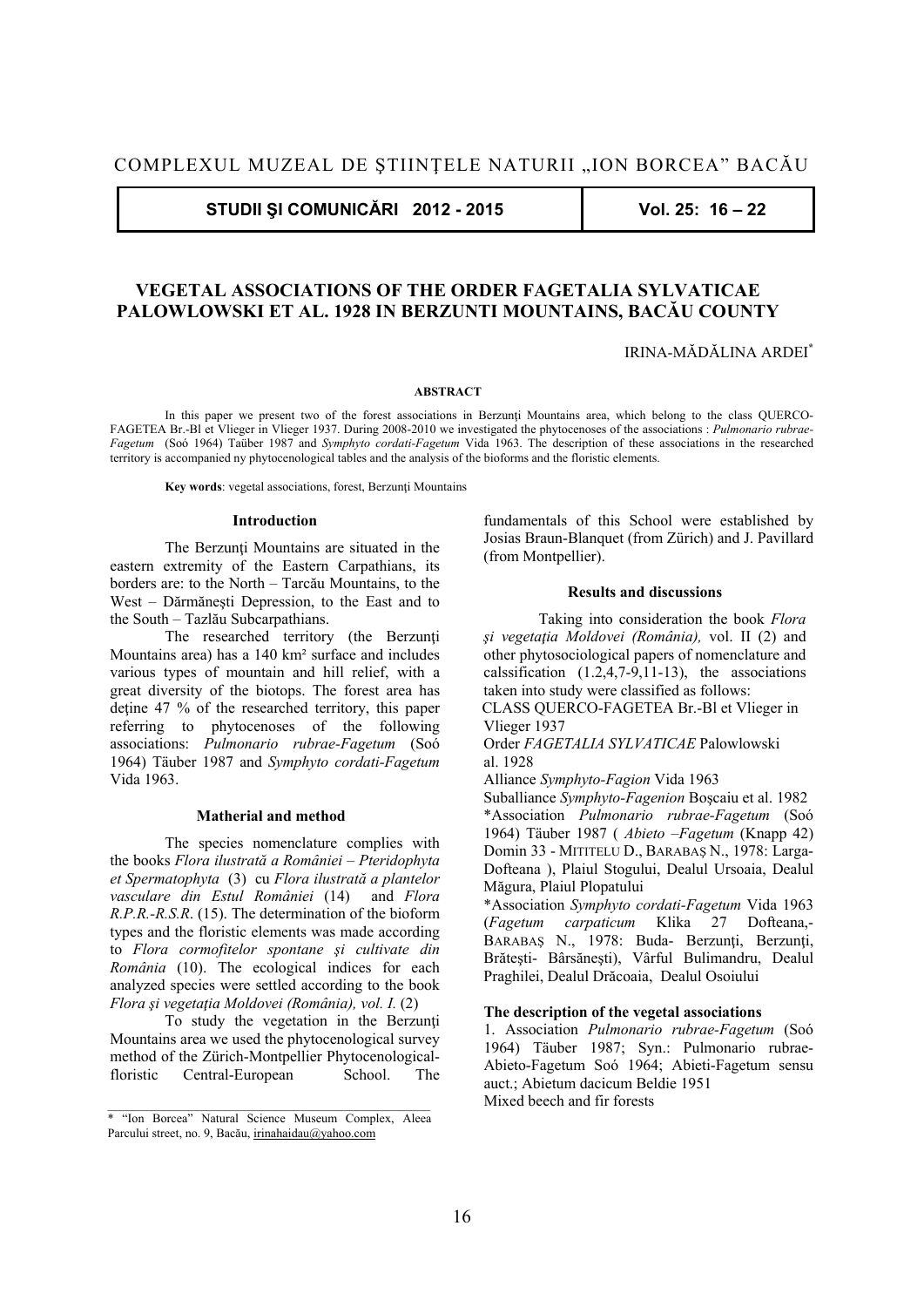## **Corology and stational conditions**

 The association *Pulmonario rubrae-Fagetum* (Soó 1964) Täuber 1987 with a large spreading in the Berzunți Mountains, was previously cited in Larga-Dofteana (MITITELU D., BARABAŞ N., 1978) with the name *Abieto –Fagetum* (Knapp 42) Domin 33. During our research we identified phytocenoses of this association made by *Fagus sylvatica* and *Abies alba* at Plaiul Stogului, Dealul Ursoaia, Dealul Măgura şi Plaiul Plopatului, they are situated on large areas. The mixture of beech and fir forests can be generally found on the Western and North-Western slopes, between 600-850 m altitude, the thickness of the trees varies between 25 cm to 80-90 cm, with heights between 20-25 m and ages between 50-140 years. The forests made by *Fagus sylvatica* and *Abies alba* grow on slightly inclined terrains (15-20 degrees) or slightly abrupt (30 degrees), on soils with poor acid-neutral reaction.

# **Floristic composition and phytocenological structure**

 The floristic composition is generally rich and varied. The tree stratum of the mixed beech and fir brush, in various proportions, has a coverage between 70% and 90%. The two species *Fagus*  *sylvatica* and *Abies alba* are, mostly, in a codominance relation, besides them are the species *Picea abies, Acer platanoides, Fraxinus excelsior*  etc. The bush stratum has a less obvious coverage, generally under 2%, made by the species *Viburnum opulus, Rosa canina* etc. The regeneration stratum id formed by the juveniles of the tree species: *Fagus sylvatica*, *Abies alba* şi *Acer platanoides,* so the natural regeneration is useful in both codominant species. The herbaceous stratum varies in coverage (5-20%) but also in composition, being better developed when the opening of the canopy is larger. Regarding the phytocenological structure of the association, besides the species characteristic to the association, *Pulmonaria rubra*, we noticed as frequent the species characteristic to the sualliance *Calamagrostio- Fagenion*, alliances *Symphyto cordati- Fagion* and *Lathyro hallersteinii-Carpinion,* orders *Fagetalia sylvaticae* and *Alno-Fraxinetalia*, class *Querco-Fagetea.* Also, in the phytocenological composition appear a series of species characteristic to the following classes: *Rhamno-Prunetea*, *Epilobietea angustifolii*, *Molinio-Arrhenatheretea* (at lower altitudes) and *Vaccinio-Piceetea* (at higher altitudes) (Table 1).

# **Table 1-**CLASS **QUERCO-FAGETEA** Br.-Bl et Vlieger in Vlieger 193

Order *FAGETALIA SYLVATICAE* Palowlowski et al. 1928

 Alliance *Symphyto-Fagion* Vida 1963 Suballiance *Symphyto-Fagenion* Boşcaiu et al. 1982

|            |       |                    |                |                |              |              |              | 1. Association <i>Pulmonario rubrae-Fagetum</i> (Soó 1964) Täuber 1987 |      |      |        |                |
|------------|-------|--------------------|----------------|----------------|--------------|--------------|--------------|------------------------------------------------------------------------|------|------|--------|----------------|
| Geoelem.   | Biof. | Ecological indices |                |                |              |              |              | Number of survey                                                       |      | 2    | 3      | $\overline{4}$ |
|            |       |                    |                |                |              |              |              | Altitude (m)                                                           | 750  | 800  | 850    | 600            |
|            |       |                    |                |                |              |              |              | Exposure                                                               | N    | NV   | NV     | V              |
|            |       |                    |                |                |              |              |              | Inclination $(°)$                                                      | 15   | 20   | 30     | 16             |
|            |       |                    |                |                |              |              |              | Herbaceous stratum coverage<br>$(\%)$                                  | 90   | 85   | 80     | 70             |
|            |       | L                  | T              |                | U            | R            | N            | Bush and juvenile stratum<br>coverage $(\% )$                          |      | 1    | 1      | 5              |
|            |       |                    |                |                |              |              |              | Herbaceous stratum coverage<br>$(\%)$                                  | 5    | 15   | 20     | 5              |
|            |       |                    |                |                |              |              |              | Survey area $(m2)$                                                     | 1000 | 1000 | 1000   | 1000           |
|            |       |                    |                |                |              |              |              | Number of species                                                      | 10   | 19   | 20     | 16             |
|            |       |                    |                |                |              |              |              | Charact. of as.                                                        |      |      |        |                |
| Carp-Balc  | H     | 4                  | 3              | 4              | 6            | 5            | $\mathbf{x}$ | Pulmonaria rubra                                                       |      |      | $^{+}$ |                |
| Euc        | MМ    | 3                  | 5              | $\overline{4}$ | $\mathbf{x}$ | $\mathbf X$  | $\mathbf{X}$ | Abies alba                                                             |      |      |        |                |
|            |       |                    |                |                |              |              |              | Abies alba (juv.)                                                      |      |      |        |                |
| Eur        | MM(M) | 3                  | 5              | 2              | 5            | $\mathbf{x}$ | $\mathbf{X}$ | Fagus sylvatica                                                        | 4    | 5    | 5      | 3              |
|            |       |                    |                |                |              |              |              | Fagus sylvatica (juv)                                                  |      | $^+$ |        |                |
|            |       |                    |                |                |              |              |              | Symphyto cordati-Fagion et Symphyto-Fagenion                           |      |      |        |                |
| Carp (End) | G     | 4                  | 4              | 4              |              |              | 7            | Dentaria glandulosa                                                    |      |      | $^{+}$ |                |
| Euc (Mont) | Η     | 3                  | $\overline{4}$ | $\overline{4}$ | 5            | 7            | $\mathbf X$  | Veronica urticifolia                                                   |      |      | $^{+}$ |                |
|            |       |                    |                |                |              |              |              | <b>Calamagrostio-Fagenion</b>                                          |      |      |        |                |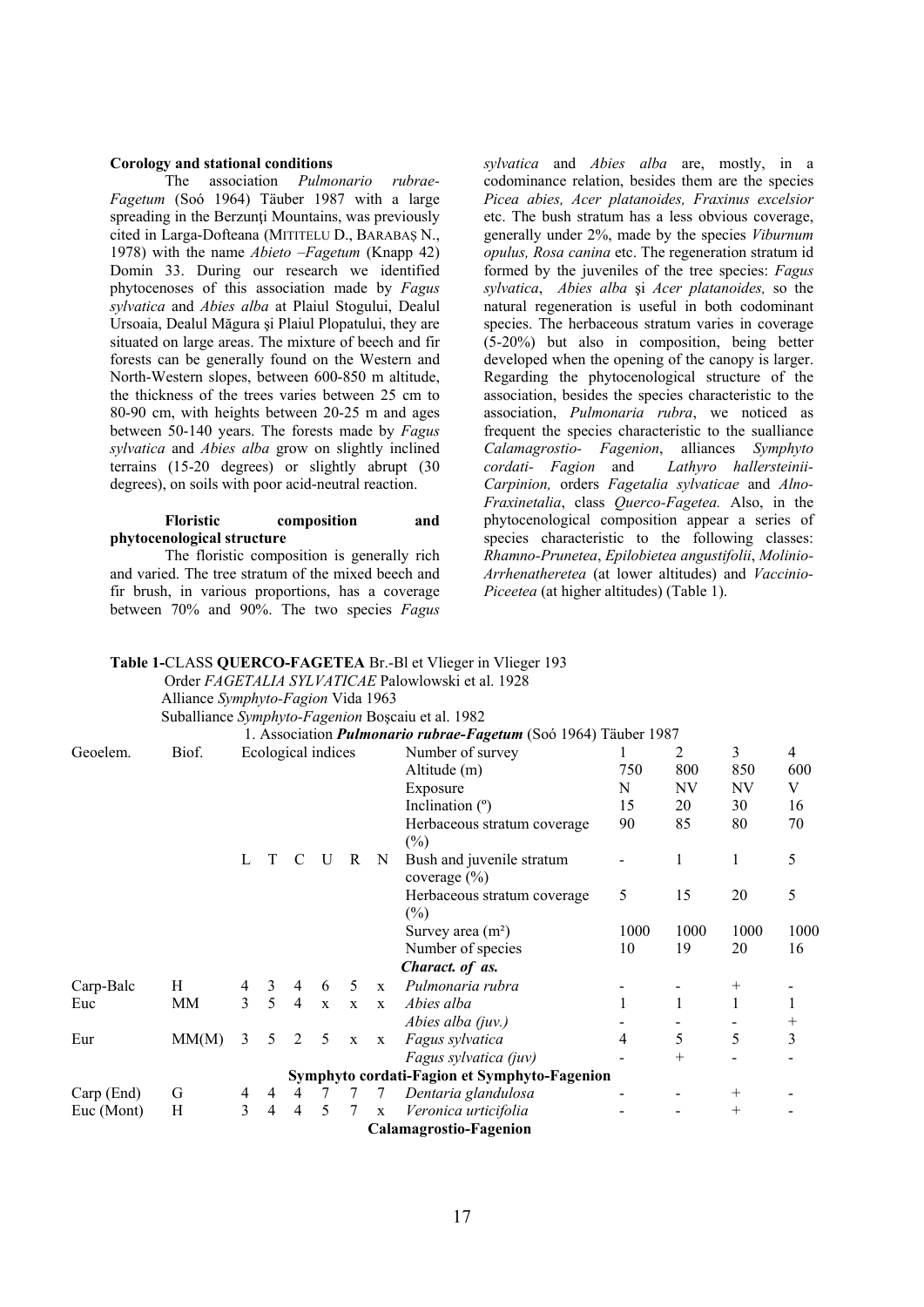| Eua (Cont)  | H                    | 6                       | 5            | 4                        | 5                       | 5                | 5                 | Calamagrostis arundinacea           |                    |                |                    | $^+$         |  |
|-------------|----------------------|-------------------------|--------------|--------------------------|-------------------------|------------------|-------------------|-------------------------------------|--------------------|----------------|--------------------|--------------|--|
| Eur         | H                    | $\overline{4}$          | $\mathbf x$  | 4                        | 5                       | 3                | $\overline{4}$    | Luzula luzuloides ssp.              | $^{+}$             |                | $^{+}$             | $\mathbf{1}$ |  |
|             |                      |                         |              |                          |                         |                  |                   | luzuloides                          |                    |                |                    |              |  |
|             |                      |                         |              |                          |                         |                  |                   | Lathyro hallersteinii-Carpinion     |                    |                |                    |              |  |
| Euc         | $\mathbf G$          | 5                       | 5            | 5                        | 4                       | $\tau$           | 4                 | Galium schultesii                   |                    |                | $\hspace{0.1mm} +$ |              |  |
| Pont-Med    | H-Ch                 | 6                       | 5            | $\overline{\mathcal{L}}$ | $\overline{4}$          | 5                | 3                 | Glechoma hirsuta                    |                    | $^{+}$         |                    |              |  |
| Eua         | H                    | 5                       | 6            | $\overline{3}$           | 5                       | 6                | 5                 | Stellaria holostea                  |                    | $^{+}$         |                    | $^{+}$       |  |
|             | Fagetalia sylvaticae |                         |              |                          |                         |                  |                   |                                     |                    |                |                    |              |  |
| Eur         | G                    | 3                       | 6            | 4                        | 6                       | 8                | 8                 | Anemone ranunculoides               |                    | $^{+}$         |                    | $^{+}$       |  |
| Eua         | H                    | 6                       | 6            | $\overline{4}$           | 4                       | 8                | $\overline{4}$    | Campanula rapunculoides             |                    |                |                    |              |  |
| Circ        | H(HH)                | $\overline{\mathbf{c}}$ | 5            | 3                        | 5                       | $\overline{7}$   | 5                 | Carex sylvatica                     |                    | $^+$           |                    |              |  |
| Eua         | $\mathbf G$          | $\overline{c}$          | 5            | $\overline{c}$           | 5                       | $\mathbf X$      | 5                 | Galium odoratum                     |                    | 1              |                    |              |  |
| Euc         | $H$ -Ch              | 3                       | 5            | $\overline{2}$           | 5                       | 7                | 5                 | Lamium galeobdolon                  |                    | $^{+}$         |                    |              |  |
| Eur         | H                    | 5                       | X            | 3                        | 6                       | $\mathbf X$      | 7                 | Myosotis sylvatica                  | $^{+}$             |                | $^{+}$             |              |  |
| Circ        | $H-G$                | $\mathbf{1}$            | X            | 3                        | 6                       | $\mathbf X$      | $\boldsymbol{7}$  | Oxalis acetosella                   |                    |                | $^{+}$             | $\mathbf{1}$ |  |
| Eua (Mont)  | H                    | 4                       | 5            | 4                        | 6                       | 7                | $\boldsymbol{7}$  | Salvia glutinosa                    |                    |                | 1                  |              |  |
| Eur         | H                    | 4                       | 5            | 3                        | 6                       | 6                | $\tau$            | Scrophularia nodosa                 |                    |                |                    | $^{+}$       |  |
|             |                      |                         |              |                          |                         |                  |                   | Alnion incanae et Alno-Fraxinetalia |                    |                |                    |              |  |
| Eua (Med)   | G                    | 4                       | 5            | 3                        | 6                       | 7                | 7                 | Circaea lutetiana                   |                    |                |                    | $^{+}$       |  |
| Eur         | <b>MM</b>            |                         | 5            | 3                        |                         | 7                |                   | Fraxinus excelsior                  |                    |                |                    | $^{+}$       |  |
|             |                      | 4                       |              | 5                        | $\mathbf X$             |                  | 7                 |                                     |                    |                |                    |              |  |
| Eua         | Th                   | 4                       | 5            | 3                        | 7                       | 7                | 6                 | Impatiens noli-tangere              |                    |                | 1                  |              |  |
| Eua         | H                    | 4                       | $\mathbf X$  |                          | $\boldsymbol{7}$        | $\boldsymbol{7}$ | 7                 | Stachys sylvatica                   |                    |                | $^{+}$             |              |  |
| Circ        | M                    | 6                       | 5            | 3                        | 7                       | 7                | 6                 | Viburnum opulus                     |                    |                |                    | $^{+}$       |  |
|             |                      |                         |              |                          |                         |                  |                   | Querco-Fagetea                      |                    |                |                    |              |  |
| Eur         | <b>MM</b>            | $\overline{4}$          | 7            | 8                        | $\overline{4}$          | 7                | $\mathbf X$       | Acer platanoides                    |                    |                |                    | $^{+}$       |  |
|             |                      |                         |              |                          |                         |                  |                   | Acer platanoides (juv.)             |                    |                |                    | $^{+}$       |  |
| Circ        | G                    | X                       | X            | 3                        | $\mathbf X$             | 5                | $\mathbf X$       | Anemone nemorosa ssp.               |                    | $^{+}$         |                    |              |  |
|             |                      |                         |              |                          |                         |                  |                   | nemorosa                            |                    |                |                    |              |  |
| Cosm        | H                    | 4                       | X            | 3                        | 7                       | $\mathbf X$      | 6                 | Athyrium filix-femina               |                    | $\overline{+}$ |                    |              |  |
| Eua (Med)   | H                    | 4                       | 5            | 3                        | 5                       | 6                | 6                 | Brachypodium sylvaticum             | $\hspace{0.1mm} +$ |                |                    |              |  |
| Eua         | H                    | 7                       | 6            | 4                        | 5                       | 6                | 6                 | Cruciata glabra                     |                    | $^+$           |                    |              |  |
| Cosm        | H                    | 3                       | X            | 3                        | 5                       | 5                | 6                 | Dryopteris filix-mas                | $\hspace{0.1mm} +$ | $^+$           | $^{+}$             |              |  |
| Eua         | H                    | 4                       | X            | 3                        | 5                       | 6                | 6                 | Epilobium montanum                  |                    |                | $^{+}$             |              |  |
| Alt-Med     | $N-E$                | $\overline{\mathbf{4}}$ | 5            | $\overline{2}$           | 5                       | $\mathbf X$      | $\mathbf X$       | Hedera helix                        |                    |                | $^{+}$             |              |  |
| Eua (Med)   | Th(TH)               | $\overline{4}$          | 5            | 3                        | 5                       | 6                | $\tau$            | Moehringia trinervia                |                    | $^{+}$         |                    |              |  |
| Eua         | H                    | $\overline{4}$          | 5            | 4                        | 5                       | 7                | 6                 | Viola reichenbachiana               |                    | 1              |                    | $^{+}$       |  |
|             |                      |                         |              |                          |                         |                  |                   | Rhamno-Prunetea                     |                    |                |                    |              |  |
| Euc (Med)   | $N-E$                | 7                       |              | 3                        | 5                       | 7                | 7                 | Clematis vitalba                    |                    |                | $\hspace{0.1mm} +$ |              |  |
| Eur         | N                    | $\,$ 8 $\,$             | 6            | $\overline{c}$           | $\overline{\mathbf{3}}$ | 8                | 3                 | Rosa canina                         |                    |                | $^{+}$             |              |  |
|             |                      |                         |              |                          |                         |                  |                   | Vaccinio-Piceetea                   |                    |                |                    |              |  |
| Eur         | <b>MM</b>            | 5                       | 3            | 6                        | $\mathbf X$             | $\mathbf X$      | $\mathbf X$       | Picea abies                         |                    | $^{+}$         |                    |              |  |
| Eur         | $MM-M$               | 6                       | $\mathbf X$  | $\mathbf X$              | $\mathbf X$             | $\mathbf X$      | $\mathbf X$       | Sorbus aucuparia                    |                    |                | $^{+}$             |              |  |
|             |                      |                         |              |                          |                         |                  |                   | Epilobietea angustifolii            |                    |                |                    |              |  |
| Alt-Med-Euc | H                    | 6                       | 6            | 2                        | 5                       | 8                | 8                 | Atropa belladona                    | $\hspace{0.1mm} +$ |                |                    |              |  |
| Eua         | Th                   | 7                       | $\mathbf X$  | 6                        | 5                       | $\mathbf X$      | 8                 | Galeopsis speciosa                  | $^{+}$             |                |                    |              |  |
| Circ        | H                    | 5                       | $\mathbf X$  | $\mathbf X$              | 5                       | $\mathbf{X}$     | 5                 | Solidago virgaurea ssp.             | $^{+}$             |                |                    |              |  |
|             |                      |                         |              |                          |                         |                  |                   | virgaurea                           |                    |                |                    |              |  |
|             |                      |                         |              |                          |                         |                  |                   | Molinio-Arrhenatheretea             |                    |                |                    |              |  |
| Circ        | G                    | 5                       | 7            | 2                        | $8\,$                   | $\,$ 8 $\,$      | 5                 | Equisetum telmateia                 |                    | $^{+}$         |                    |              |  |
| Cosm        | $\, {\rm H}$         | 7                       |              | 3                        |                         |                  |                   |                                     |                    |                |                    |              |  |
|             |                      |                         | $\mathbf X$  |                          | X                       | $\mathbf X$      | $\mathbf X$       | Prunella vulgaris                   |                    |                |                    |              |  |
| Eur         | Ch                   | $\overline{4}$          | 6            | $\overline{4}$           | 6                       | $\mathbf X$      | $\mathbf{1}$<br>5 | Lysimachia nummularia               |                    |                | $^{+}$             |              |  |
| Eua (Med)   | H                    | 7                       | $\mathbf{x}$ | 5                        | $\,$ 8 $\,$             | $\overline{7}$   |                   | Valeriana officinalis               |                    |                | $^{+}$             |              |  |
|             |                      |                         |              |                          |                         |                  |                   | Variae syntaxa                      |                    |                |                    |              |  |
| Eua         | H                    | 8                       | X            | X                        | 5                       | $\mathbf X$      | X                 | Plantago major ssp. major           |                    | $^{+}$         |                    | $^{+}$       |  |
| Eur         | $\rm H$              | $\overline{4}$          | 5            | $\overline{2}$           | $8\,$                   | $\tau$           | $\tau$            | Rumex sanguineus                    | $\hspace{0.1mm} +$ |                |                    |              |  |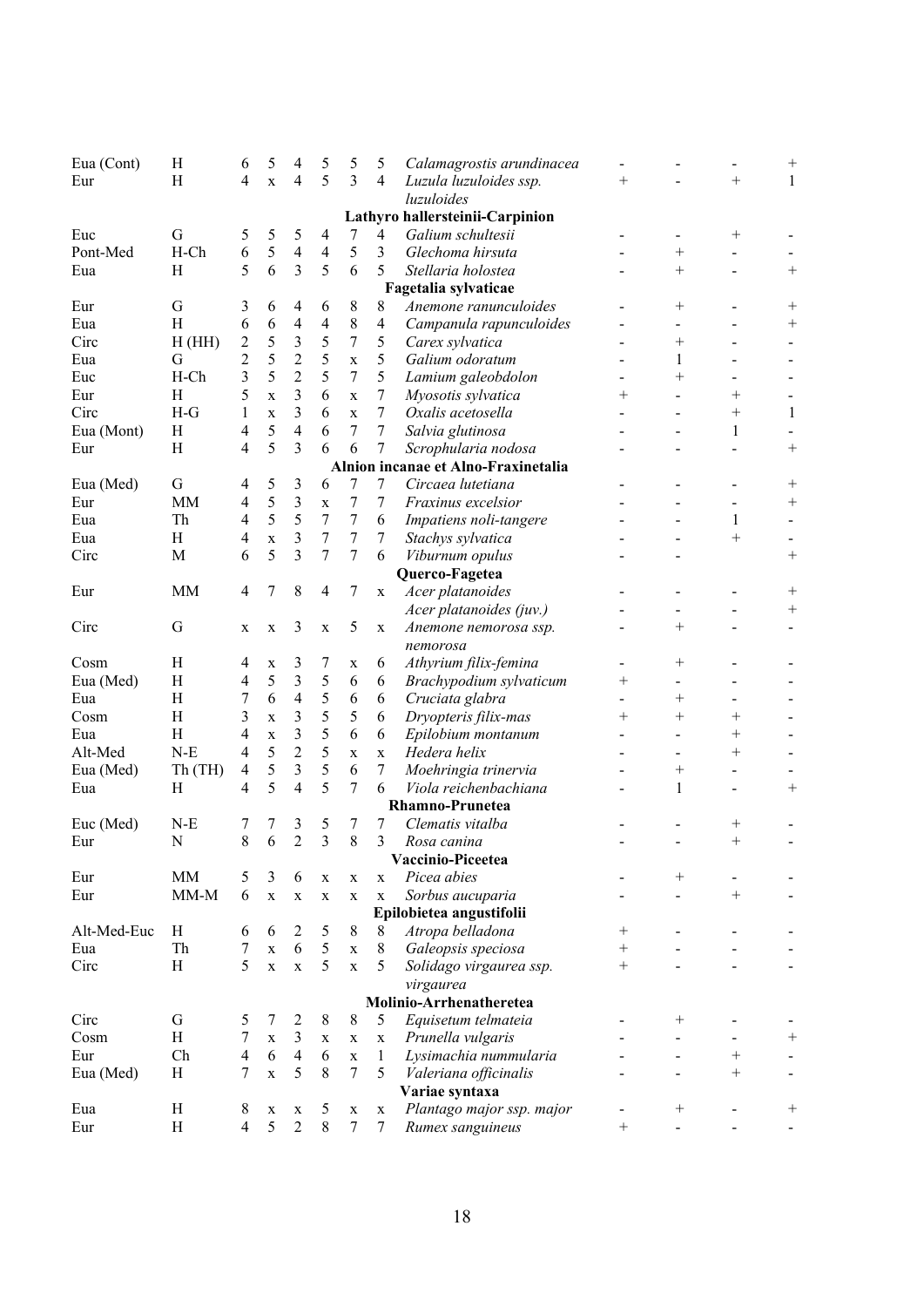|                                  |  |  |  | Eua (Med) Ch-N 7 5 x 8 x 8 Solanum dulcamara | アンディー・エヌ サービス きょうしょう |  |
|----------------------------------|--|--|--|----------------------------------------------|----------------------|--|
| Cosm H x x x 6 x 8 Urtica dioica |  |  |  |                                              | $ +$ $ +$            |  |

Place and time of surveys: 1. Plaiul Stogului (01.09.2008), 2. Dealul Ursoaia (30.06.2009), 3. Dealul Măgura (10.07.2010), 4. Plaiul Plopatului (10.07.2010)

**Bioform spectrum**: From the analysis of the bioform spectrum, we can state the numerical dominance of hemicryptophytes (H) with 55,09%, followed by phanerophytes (Ph) with 20,04%, geophytes (G) with 14,28%, annual terophytes (Th) with 6,12% and then camephytes (Ch) with 4,08% of the total number of identified species (Fig. 1).



**Fig. 1 -** Bioform spectrum of the association *Pulmonario rubrae-Fagetum* (Soó 1964) Täuber 1987

**Floristic element spectrum:** From the analysis of the floristic elements, we can say that the Eurasian element (Eua) is dominant with 34,68%, followed by the European one (Eur) with 24,48%. The Central European element (Euc) has 10,02%. Other elements have important proportions: circumpolar (Circ) with 12,24 % and cosmopolitan (Cosm) with 8,16%. The carpathian elements (balkanic-carpathian and endemic-carpahian) have 4,08% - their presence showing the conservative value of these forests. The other elements have each  $2,04\%$  (Fig. 2).



**Fig. 2 –** Floristic element bioform spectrum of the association *Pulmonario rubrae-Fagetum* (Soó 1964) Täuber 1987

2. Association *Symphyto cordati - Fagetum* Vida 1963

Syn.: Symphyto cordati-Fagetum Vida 1959, Fagetum carpaticum sensu auct., Fagetum dacicum nemorale Beldie 1951 Beech forests

# **Corology and stational conditions**

 The association *Symphyto cordati-Fagetum* Vida has been previously mentioned in Berzunţi Mountains in the villages: Dofteana, Buda - Berzunți, Berzunți, Brătești- Bârsănești (BARABAŞ N., 1974 şi 1978, MITITELU D., BARABAŞ N., 1978) under the name *Fagetum carpaticum* Klika 27, but also in the area of Sfântul Sava Monastery (PAPP, C., BÂRCĂ, C., 1960). In this association we included the pure beech forests situated at altitudes between 500 and 800 m on Vârful Bulimandru, Dealul Drăcoaia, Dealul Praghilei şi Dealul Osoiului, having a large spreading, but still smaller than the association *Pulmonario rubrae-Fagetum*. The phytocenoses of this association occupy slightly inclined terrains (15-35 degrees), preferring especially western slopes, and less the eastern and north-western ones. The beech forests in these areas are 100-130 years old, with a thickness up to 90 cm and heights of 20-25 m.

## **Floristic composition and phytocenotic structure**

 In the tree stratum, besides the edificating dominant species, *Fagus sylvatica,* also appear sporadic specimens of *Abies alba, Tilia cordata, Betula pendula, Picea abies* etc. The coverage of the tree stratum varies between 70% and 85%. The shrub stratum may not be present or it has a poor coverage, with an average under 3% in which sporadically develop: *Corylus avellana, Cornus sanguinea, Crataegus monogyna* etc. The regeneration stratum is poorly developed, the regeneration happens hardly because of the thick litter (7-15 cm). The herbaceous stratum has a poor coverage, 20% at best, being better developed in the spring and in summer beginning when the herbaceous stratum coverage is better.

Regarding the phytocenotic structure of the association, we identified species characteristic to the alliance *Symphyto cordati-Fagion* (*Abies alba, Neottia nidus-avis* etc.)*,* order *Fagetalia sylvaticae (Actaea spicata, Isopyrum thalictroides, Salvia glutinosa* etc.) and class *Querco-Fagetea (Hedera helix, Dryopteris filix-mas, Brachypodium sylvaticum* etc.)*.* Also, we can notice a series of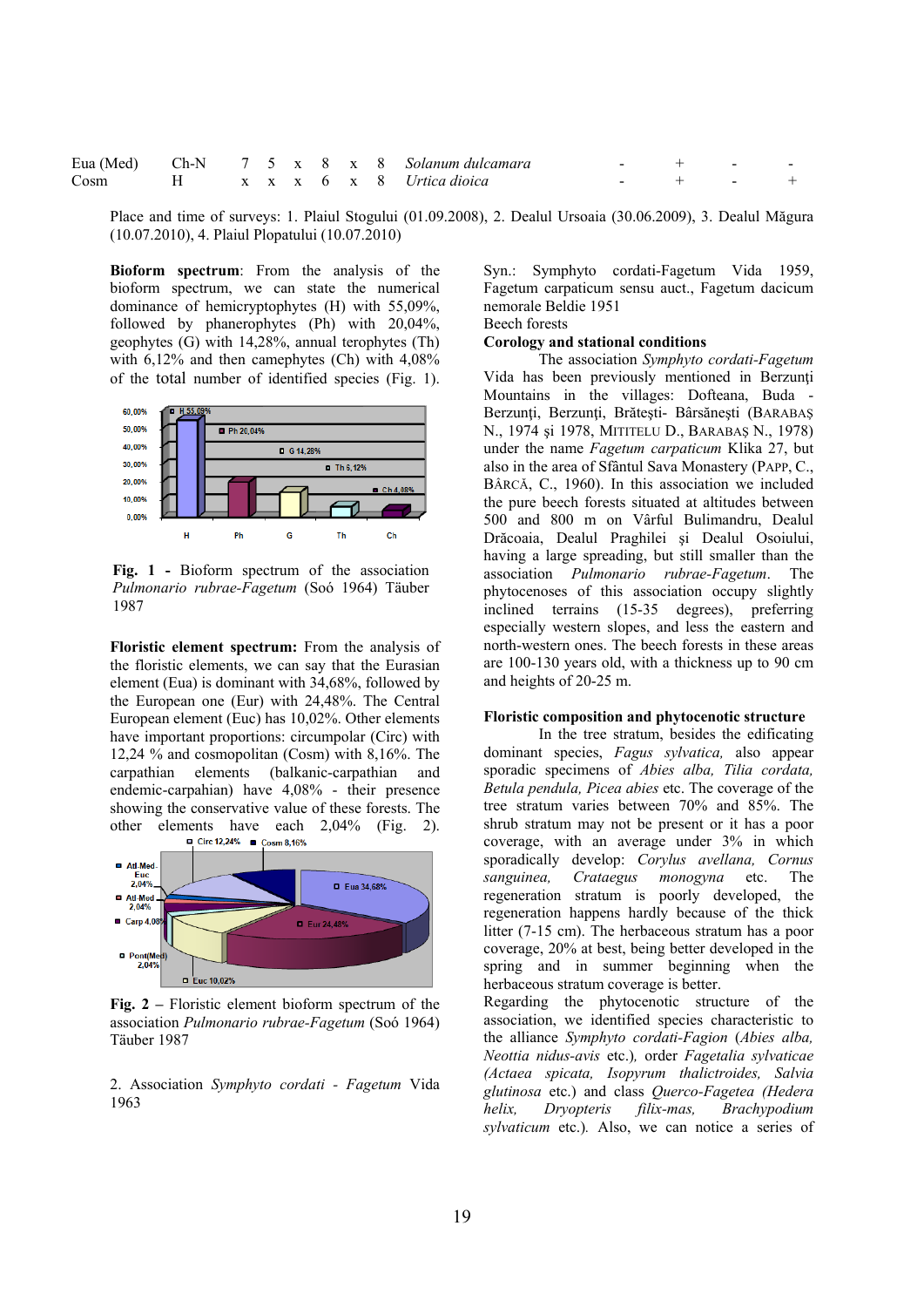| species characteristic to the classes: Galio-Urticetea,<br>Vaccinio-Piceetea, |                                                   | Epilobietea             |             |                         |                |                  | angustifolii,  | Rhamno-Prunetea (Table 2).                                     |                              |                          |                          |                           |
|-------------------------------------------------------------------------------|---------------------------------------------------|-------------------------|-------------|-------------------------|----------------|------------------|----------------|----------------------------------------------------------------|------------------------------|--------------------------|--------------------------|---------------------------|
|                                                                               |                                                   |                         |             |                         |                |                  |                | Table 2-CLASS QUERCO-FAGETEA Br.-Bl et Vlieger in Vlieger 1937 |                              |                          |                          |                           |
|                                                                               |                                                   |                         |             |                         |                |                  |                | Order FAGETALIA SYLVATICAE Palowlowski et al. 1928             |                              |                          |                          |                           |
|                                                                               | Alliance Symphyto-Fagion Vida 1963                |                         |             |                         |                |                  |                |                                                                |                              |                          |                          |                           |
|                                                                               |                                                   |                         |             |                         |                |                  |                |                                                                |                              |                          |                          |                           |
|                                                                               | Suballiance Symphyto-Fagenion Boșcaiu et al. 1982 |                         |             |                         |                |                  |                |                                                                |                              |                          |                          |                           |
|                                                                               |                                                   |                         |             |                         |                |                  |                | 2. Association Symphyto cordati-Fagetum Vida 1963              |                              |                          |                          |                           |
| Geoelem.                                                                      | Biof.                                             |                         |             | Ecological indices      |                |                  |                | Number of survey                                               | 1                            | 2                        | 3                        |                           |
|                                                                               |                                                   |                         |             |                         |                |                  |                | Altitude (m)                                                   | 600                          | 800                      | 500                      |                           |
|                                                                               |                                                   |                         |             |                         |                |                  |                | Exposure                                                       | E                            | V                        | NV                       | $\boldsymbol{\mathrm{V}}$ |
|                                                                               |                                                   |                         |             |                         |                |                  |                | Inclination $(°)$                                              | 15                           | 35                       | 30                       |                           |
|                                                                               |                                                   |                         |             |                         |                |                  |                | Tree stratum coverage (%)                                      | 70                           | 70                       | 85                       |                           |
|                                                                               |                                                   |                         |             |                         |                |                  |                | Bush and juvenile stratum                                      | 5                            | $\overline{a}$           | $\overline{a}$           | 70                        |
|                                                                               |                                                   | L                       | T           | $\mathsf{C}$            | U              | $\mathbf R$      | N              |                                                                |                              |                          |                          |                           |
|                                                                               |                                                   |                         |             |                         |                |                  |                | coverage $(\% )$                                               |                              |                          |                          |                           |
|                                                                               |                                                   |                         |             |                         |                |                  |                | Herbaceous stratum coverage (%)                                | 10                           | 20                       | 10                       | 15                        |
|                                                                               |                                                   |                         |             |                         |                |                  |                | Survey area $(m2)$                                             | 100<br>$\boldsymbol{0}$      | 100<br>$\boldsymbol{0}$  | 100<br>$\boldsymbol{0}$  |                           |
|                                                                               |                                                   |                         |             |                         |                |                  |                | Number of species                                              | 15                           | 18                       | 14                       |                           |
|                                                                               |                                                   |                         |             |                         |                |                  |                | Charact. of as.                                                |                              |                          |                          |                           |
| Eur                                                                           | MM(M)                                             | 3                       | 5           | 2                       | 5              | $\mathbf X$      | $\mathbf X$    | Fagus sylvatica                                                | $\overline{\mathcal{A}}$     | 4                        | 5                        |                           |
|                                                                               |                                                   |                         |             |                         |                |                  |                | Symphyto cordati-Fagion et Symphyto-Fagenion                   |                              |                          |                          |                           |
| Euc                                                                           | <b>MM</b>                                         | 3                       | 5           | 4                       | $\mathbf X$    | $\mathbf X$      | $\mathbf X$    | Abies alba                                                     | $^{+}$                       |                          |                          |                           |
| Carp(End)                                                                     | G                                                 | $\overline{\mathbf{4}}$ | 4           | 4                       | 7              | $\overline{7}$   | $\overline{7}$ | Dentaria glandulosa                                            | $\overline{a}$               |                          |                          |                           |
| Eua                                                                           | G                                                 | $\overline{2}$          | 5           | 3                       | 5              | 7                | 5              | Neottia nidus-avis                                             |                              | $^{+}$                   | $\overline{a}$           |                           |
|                                                                               |                                                   |                         |             |                         |                |                  |                | Lathyro hallersteinii-Carpinion                                |                              |                          |                          |                           |
| Eur                                                                           | MM                                                | 4                       | 5           | 4                       | $\mathbf X$    | $\mathbf X$      | 5              | Tilia cordata                                                  | $\qquad \qquad \blacksquare$ |                          |                          |                           |
| Pont-Med                                                                      | $H$ -Ch                                           | 6                       | 5           | $\overline{4}$          | $\overline{4}$ | 5                | 3              | Glechoma hirsuta                                               | $^{+}$                       |                          |                          |                           |
|                                                                               |                                                   |                         |             |                         |                |                  |                |                                                                |                              |                          |                          |                           |
|                                                                               |                                                   |                         |             |                         |                |                  |                | Fagetalia sylvaticae                                           |                              |                          |                          |                           |
| Eua                                                                           | H                                                 | X                       | 3           | $\mathbf X$             | 3              | 3                | $\mathbf X$    | Actaea spicata                                                 |                              | $^+$                     |                          |                           |
| Eua                                                                           | H                                                 | 6                       | $\sqrt{6}$  | $\overline{\mathbf{4}}$ | $\overline{4}$ | $\,$ $\,$        | $\overline{4}$ | Campanula rapunculoides                                        |                              | $+$                      | $^{+}$                   |                           |
| Circ                                                                          | H(HH)                                             | $\overline{\mathbf{c}}$ | 5           | $\mathfrak{Z}$          | 5              | 7                | $\mathfrak s$  | Carex sylvatica                                                |                              | $\overline{\phantom{0}}$ | $\overline{a}$           |                           |
| Eur (Med)                                                                     | Ch                                                | $\overline{4}$          | 5           | $\overline{c}$          | 5              | $\boldsymbol{7}$ | $\sqrt{6}$     | Euphorbia amygdaloides                                         | $^{+}$                       | $^{+}$                   |                          |                           |
| Eua                                                                           | G                                                 | $\overline{c}$          | 5           | $\overline{c}$          | 5              | $\mathbf X$      | 5              | Galium odoratum                                                |                              | $^{+}$                   |                          |                           |
| Eur                                                                           | G                                                 | $\overline{4}$          | 6           | 5                       | 5              | 5                | $\overline{4}$ | Isopyrum thalictroides                                         |                              | $\! + \!\!\!\!$          |                          |                           |
| Euc                                                                           | $H$ -Ch                                           | 3                       | 5           | $\overline{2}$          | 5              | $\tau$           | 5              | Lamium galeobdolon                                             | $\overline{\phantom{a}}$     |                          |                          |                           |
| Circ                                                                          | $H-G$                                             | $\mathbf{1}$            | X           | 3                       | 6              | $\mathbf X$      | 7              | Oxalis acetosella                                              | $^{+}$                       | $^{+}$                   |                          |                           |
| Eur                                                                           | H                                                 | 5                       | 6           | 5                       | 5              | 8                | 6              | Pulmonaria officinalis                                         |                              | $^{+}$                   |                          |                           |
| Eua                                                                           | H                                                 | 4                       | 5           | 4                       | 6              | $\overline{7}$   |                | Salvia glutinosa                                               | $^+$                         |                          | $^+$                     |                           |
| (Mont)                                                                        |                                                   |                         |             |                         |                |                  |                |                                                                |                              |                          |                          |                           |
| Eua                                                                           | $\, {\rm H}$                                      | $\overline{4}$          | 5           | 3                       | 5              | 8                | 6              | Sanicula europaea                                              |                              |                          | $^{+}$                   |                           |
|                                                                               |                                                   |                         |             |                         |                |                  |                | Alnion incanae et Alno-Fraxinetalia                            |                              |                          |                          |                           |
| Atl-Med                                                                       | H                                                 | $\mathfrak s$           | 5           | $\overline{c}$          | 8              | 6                | 5              | Carex pendula                                                  |                              |                          | $\boldsymbol{+}$         |                           |
| Eua                                                                           | $\mathbf G$                                       | $\overline{4}$          | 5           | 3                       | 6              | $\overline{7}$   | 7              | Circaea lutetiana                                              | $+$                          | $+$                      | $\ddot{}$                |                           |
| (Med)                                                                         |                                                   |                         |             |                         |                |                  |                |                                                                |                              |                          |                          |                           |
|                                                                               | $H$ -Ch                                           |                         |             |                         |                |                  |                |                                                                |                              |                          |                          |                           |
| Eua                                                                           |                                                   | 6                       | 5           | $\mathfrak{Z}$          | 6              | $\mathbf X$      | 7              | Glechoma hederacea                                             |                              | $^{+}$                   | $\overline{a}$           |                           |
| Eua                                                                           | Th                                                | $\overline{\mathbf{4}}$ | 5           | 5                       | $\overline{7}$ | $\overline{7}$   | 6              | Impatiens noli-tangere                                         | $^{+}$                       |                          | $^{+}$                   |                           |
|                                                                               |                                                   |                         |             |                         |                |                  |                | Querco-Fagetea                                                 |                              |                          |                          |                           |
| Cosm                                                                          | H                                                 | $\overline{4}$          | $\mathbf X$ | 3                       | 7              | $\mathbf X$      | 6              | Athyrium filix-femina                                          |                              | 1                        | $\overline{\phantom{a}}$ |                           |
| Eua                                                                           | $\, {\rm H}$                                      | $\overline{4}$          | 5           | 3                       | 5              | 6                | 6              | Brachypodium sylvaticum                                        |                              | $^{+}$                   |                          |                           |
| (Med)                                                                         |                                                   |                         |             |                         |                |                  |                |                                                                |                              |                          |                          |                           |
| Euc                                                                           | G                                                 | 3                       | 5           | 4                       | 5              | $\tau$           | 6              | Dentaria bulbifera                                             |                              |                          | $^{+}$                   |                           |
| Cosm                                                                          | H                                                 | $\mathfrak{Z}$          | $\mathbf X$ | 3                       | 5              | 5                | 6              | Dryopteris filix-mas                                           | $^{+}$                       |                          | $+$                      |                           |
| Med<br>(Circ)                                                                 | H                                                 | $\overline{4}$          | 5           | 5                       | 5              | $\mathbf X$      | $\tau$         | Geum urbanum                                                   |                              |                          |                          |                           |

20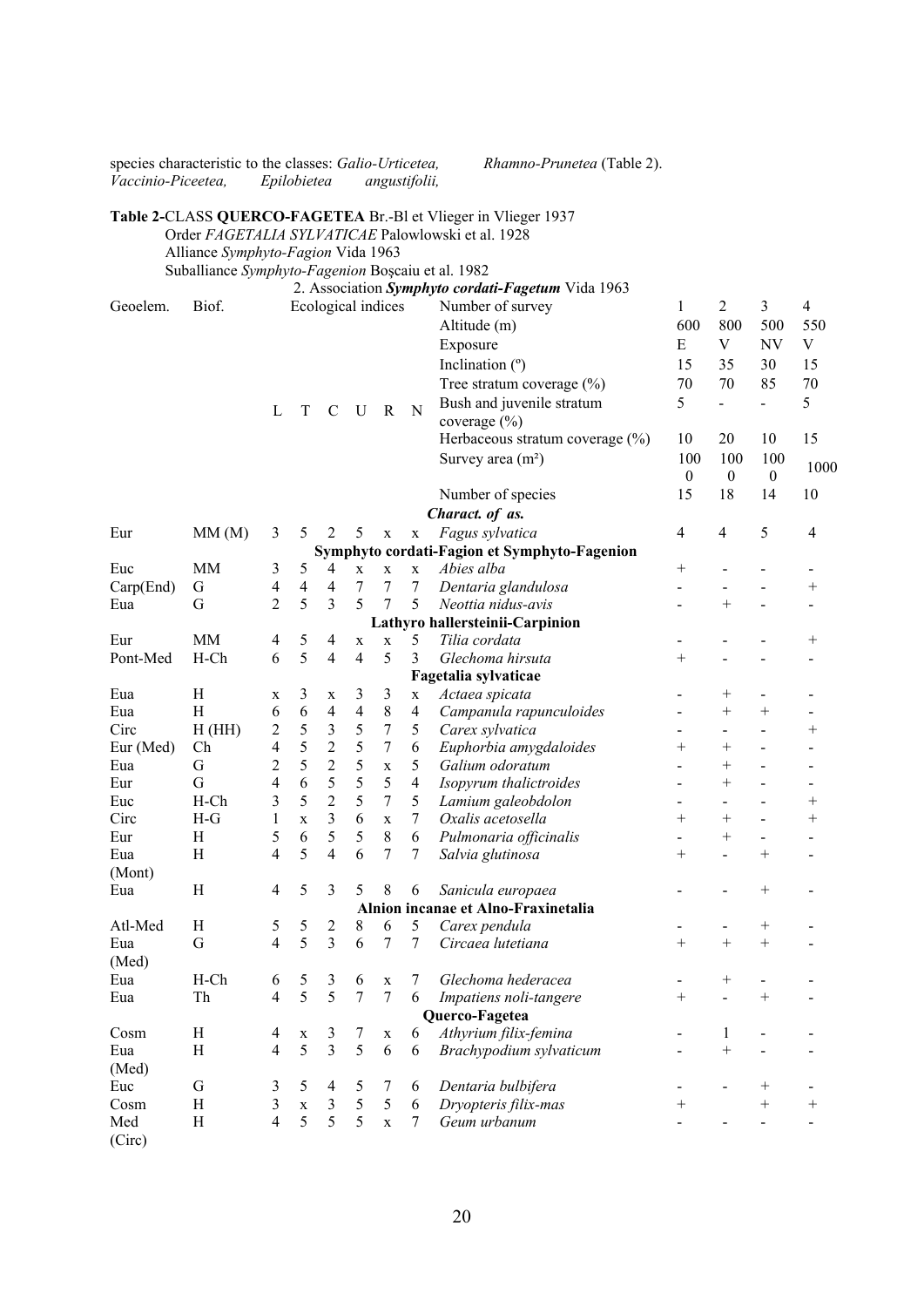| Atl-Med | $N-E$   | 4              | 5              | 2              | 5              | $\mathbf X$  | $\mathbf x$  | Hedera helix                      |        |                |      |        |
|---------|---------|----------------|----------------|----------------|----------------|--------------|--------------|-----------------------------------|--------|----------------|------|--------|
| Eur     | H       | $\overline{4}$ | 5              | $\overline{2}$ | 5              | $\mathbf X$  | 6            | Mycelis muralis                   | $^+$   |                |      |        |
|         |         |                |                |                |                |              |              | Rhamno-Prunetea                   |        |                |      |        |
| Eua     | MM(M)   | 7              | $\mathbf X$    | $\mathbf{X}$   | $\mathbf x$    | $\mathbf X$  | $\mathbf X$  | Betula pendula                    |        |                |      |        |
| Balc    | М       | 6              | 5              | 3              | $\mathbf X$    | $\mathbf{X}$ | $\mathbf X$  | Corylus avellana                  | $^+$   |                |      |        |
| Euc     | М       | 7              | 5              | $\overline{4}$ | $\mathbf{X}$   | 8            | X            | Cornus sanguinea                  |        |                |      | $^{+}$ |
|         |         |                |                |                |                |              |              | Vaccinio-Piceetea                 |        |                |      |        |
| Euc     | H       | 4              | $\overline{4}$ | 2              | 6              | 2            | 5            | Luzula sylvatica                  |        | $^+$           |      |        |
| Eur     | MM      | 5              | 3              | 6              | $\mathbf{x}$   | $\mathbf{x}$ | $\mathbf{x}$ | Picea abies                       | $^{+}$ |                |      |        |
|         |         |                |                |                |                |              |              | Epilobietea angustifolii          |        |                |      |        |
| Eua     | H       | 5              | $\mathbf x$    | 5              | 5              | $\mathbf{X}$ | 6            | Fragaria vesca                    | $^+$   |                |      | $\pm$  |
| Circ    | Η       | 5              | $\mathbf X$    | $\mathbf{x}$   | 5              | $\mathbf X$  | 5            | Solidago virgaurea ssp. virgaurea | $^{+}$ |                |      |        |
|         |         |                |                |                |                |              |              | Galio-Urticetea                   |        |                |      |        |
| Eua     | H       | 5              | $\mathbf X$    | 3              | 6              | 7            | 8            | Aegopodium podagraria             |        |                |      | $^+$   |
|         |         |                |                |                |                |              |              | Variae syntaxa                    |        |                |      |        |
| Eua     | M       |                | 5              | 3              | 4              | $\,8\,$      | 3            | Crataegus monogyna                |        |                | ┿    |        |
| Euc     | Η       | $\tau$         | $\mathbf X$    | $\overline{4}$ | 6              | 7            | $\mathbf X$  | Gentiana asclepiadea              |        |                | $^+$ |        |
| (Mont)  |         |                |                |                |                |              |              |                                   |        |                |      |        |
| Eua     | H       | 4              | 5              | 3              | $\tau$         | 6            | 6            | Festuca gigantea                  |        | $^+$           |      |        |
| Eua     | $H$ -Ch | 8              | 7              | 5              | $\overline{4}$ | 7            | 7            | Nepeta nuda                       |        | $^+$           |      |        |
| (Cont)  |         |                |                |                |                |              |              |                                   |        |                |      |        |
| Eua     | H       | 3              | X              | $\mathbf X$    | 6              | 7            | 6            | Paris quadrifolia                 |        | $^+$           |      |        |
| Circ    | H       | 5              | $\mathbf X$    | 5              | 5              | 5            | 5            | Poa nemoralis                     |        |                | $^+$ |        |
| Circ    | N       | 7              | X              | X              | 5              | $\mathbf X$  | 8            | Rubus idaeus                      |        | $\overline{+}$ |      |        |
|         |         |                |                |                |                |              |              |                                   |        |                |      |        |

Place and time of survey: 1. Dealul Praghilei (24.07.2008); 2. Vârful Bulimandru (27.07.2009); 3. Dealul Drăcoaia (01.08.2010); 4. Dealul Osoiului (28.08.2010)

**The bioform spectrum** shows the numerical dominance of hemicryptophytes (H) with 58,12%, followed by phanerophytes (Ph) with 18,58%. The geophytes (G) have 13,95%, the camephyytes (Ch) and the terophytes (Th) being equally represented with 2,32% each (Fig. 3).



**Fig. 3 –** The bioform spectrum of the association *Symphyto cordati-Fagetum* Vida 1963

**The floristic element spectrum** shows the dominance of the Eurasian element (Eua) with 39,52% of the total number of identified species. It is followed by the European species (Eur) with 16,27%, the Central-European (Euc) with 13,94%, the circumpolar (Circ) with 11,62%, the cosmopolitan (Cosm) and the AtlanticMediterranean (Atl-Med) with 4,65% each. The endemic-carpathian – Carp (End), the balkanic (Balc), the Pontic-Mediterranean (Pont-Med) have 2,32% each (Fig. 4).



**Fig. 4 –** The floristic element spectrum of the association *Symphyto cordati-Fagetum* Vida 1963

### **Conclusions**

1.The forest vegetation (class *QUERCO-FAGETEA*) can be included in the nemoral stratum (deciduous forests), i.e. in the substratum of the beech and mixed forests. The main forest group in the mentioned substratum is the fir-beech group (*Pulmonario rubrae-Fagetum*), also sporadically appear pure beech forests (*Symphyto cordati-Fagetum*), spruce-beech forests (*Leucanthemo waldsteinii-Fagetum*) and hornbeam-beech forests (*Galio schultesii-Fagetum*);